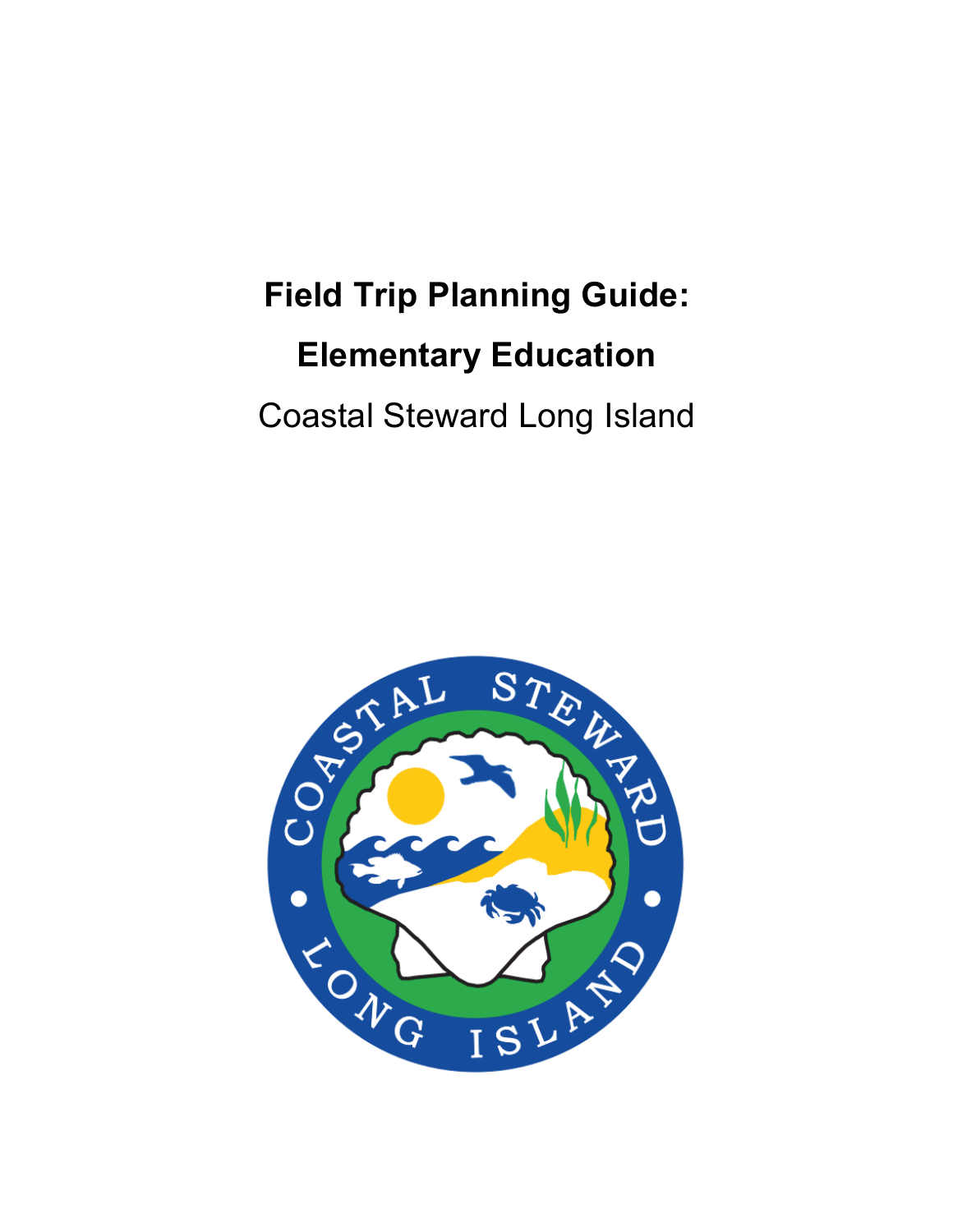# **Table of Contents**

| Page 1:  | <b>Table of Contents</b>               |
|----------|----------------------------------------|
| Page 2:  | Welcome Letter & Field Trip Guidelines |
| Page 3:  | Directions and Parking Map             |
| Page 4:  | <b>Field Trip Stations</b>             |
| Page 6:  | <b>Before Your Field Trip</b>          |
| Page 7:  | Lesson 1: Our Blue Planet              |
| Page 14: | Lesson 2: Marine Food Chains & Webs    |
| Page 18: | Lesson 3: Ocean Life                   |
| Page 25: | <b>Lesson 4: Pollution Solutions</b>   |
| Page 31: | Lesson 5: Counting Fish                |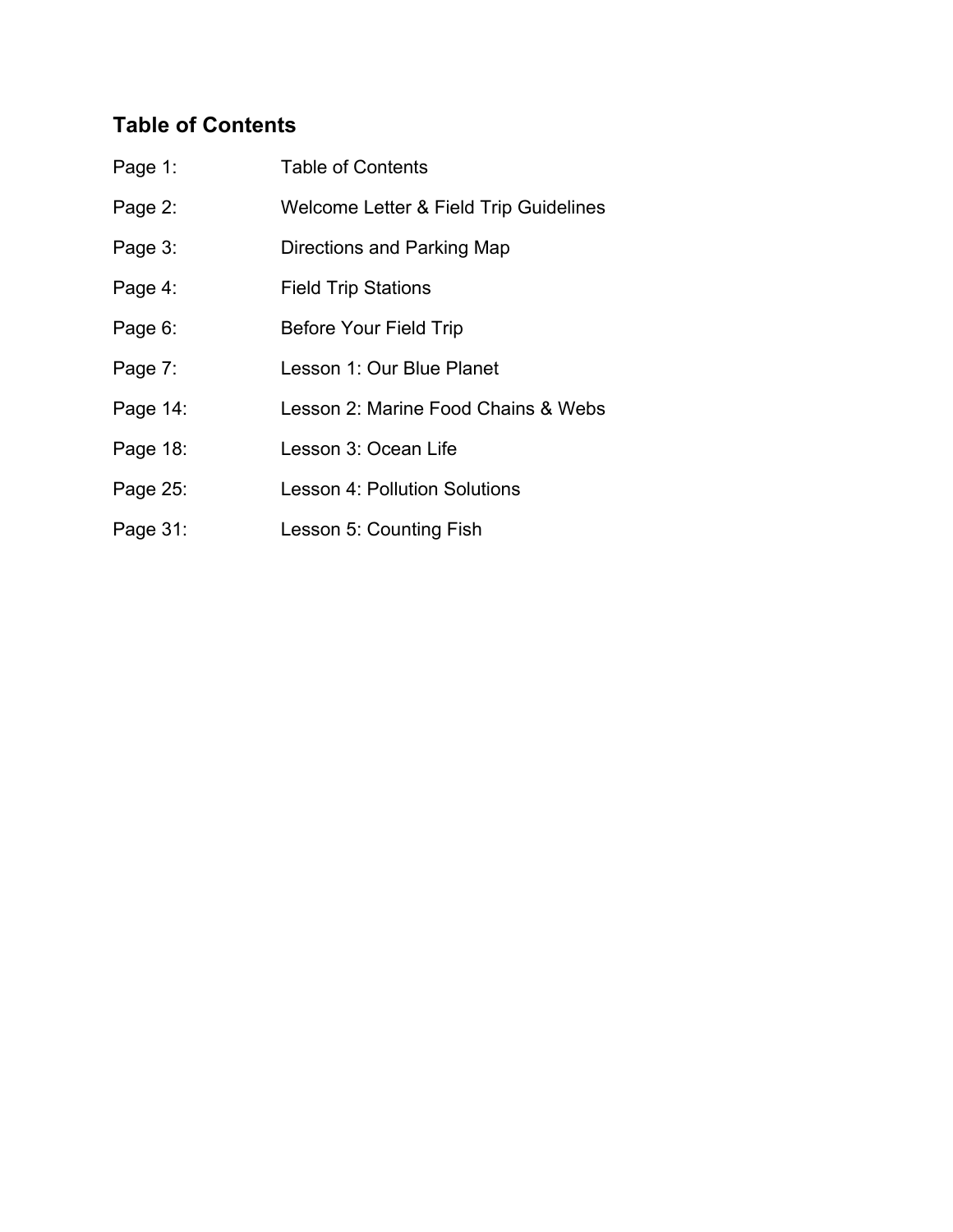# **Welcome Letter**

Thank you for choosing Coastal Steward Long Island to lead your class's exploration of the Marine Environmental Stewardship Center (MESC) at the Town of Brookhaven Cedar Beach in Mount Sinai. We're excited to share with your students the diverse marine life and coastal habitats found in the Long Island Sound estuarine system. When visiting the MESC, students are able to connect disciplinary science principles to the real-world and environmental topics.

Please review this planning guide to help prepare your students for their upcoming field trip. Included in the guide are various station options that you will need to choose for your trip. Additionally, five in-classroom lesson plans will help you and your students better understand important concepts that we will further expand on during the field trip.

# **Field Trip Guidelines**

- Field trip programs typically take place from 9:30am to 1:30pm, including a half-hour lunch break. Alternative arrangements can be made as well. Reach out to us at the email below!
- Please make sure all students bring their own lunch.
- Buses must remain at the parking lot near the MESC during the field trip.
- Students should keep all belongings, including lunches, on the bus.
- Discipline is the responsibility of the teachers, not Coastal Steward staff members.
- Students are outdoors most of the day and should dress appropriately for the weather.
- Closed-toe shoes are preferred; students may not walk barefoot (water shoes allowed).
- Recommend to students to wear or bring old sneakers, as they may get wet or dirty.
- Students may bring collection bags to take shells and/or rocks home.

If you have any questions regarding your trip, please contact *education@coastalsteward.org.*

## **We look forward to meeting you and your students for an exciting day!**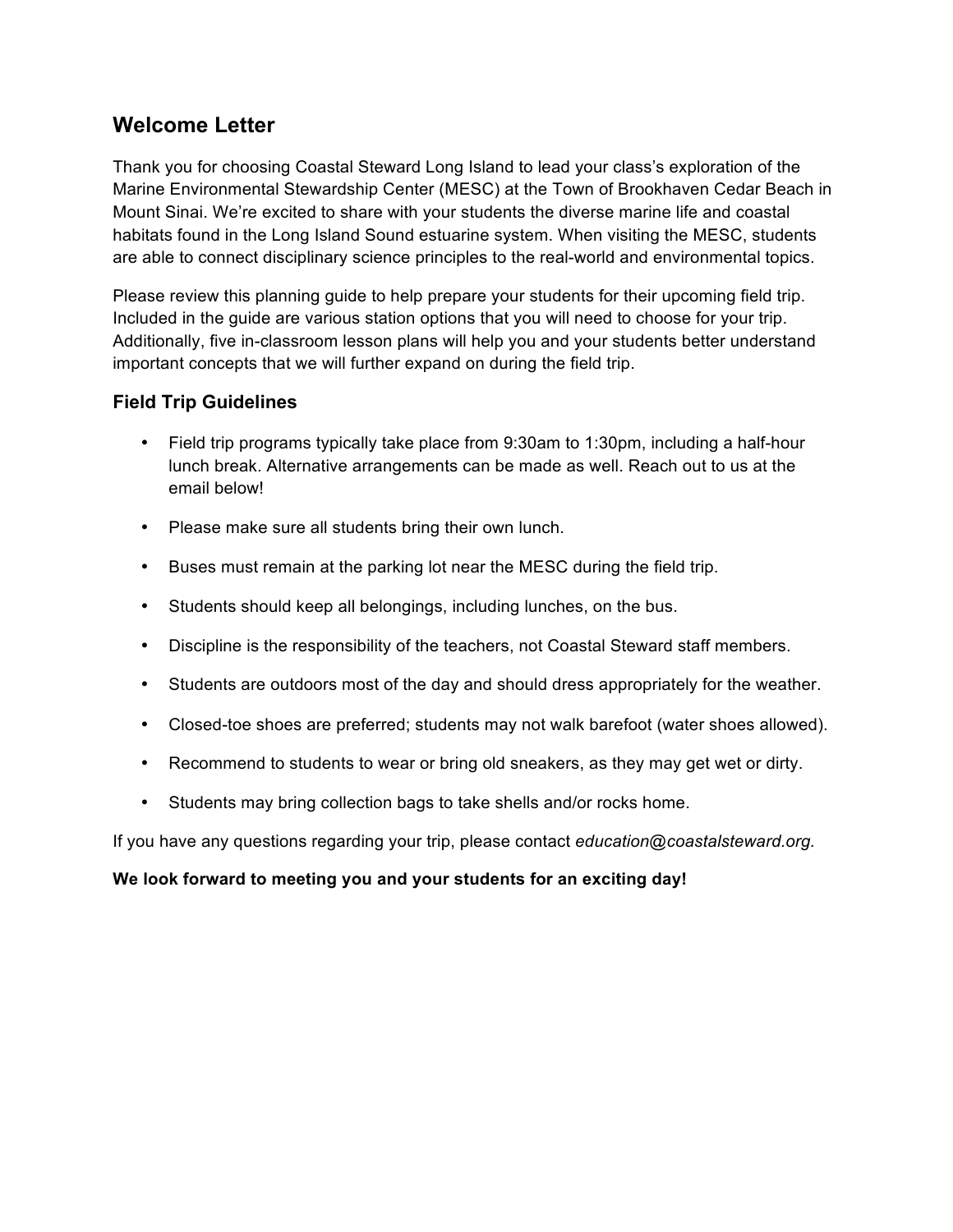# **Marine Environmental Stewardship Center (MESC)**

244 Harbor Beach Road, Mount Sinai, New York 11766

The Town of Brookhaven Marine Environmental Stewardship Center (MESC) is located in Mount Sinai, within the Town's Beach & Marina complex at Cedar Beach. For more information about the MESC, visit: https://www.brookhavenny.gov/299/Cedar-Beach.

# **Directions**

## **From Long Island Expressway (I-495/LIE):**

Take LIE to Exit 63 towards N Ocean Ave/Mount Sinai. Take a left on N Ocean Ave. that becomes Patchogue-Mount Sinai Rd. (continue for about 8 miles). Take left onto NY-25A west. Take your first right onto Mount Sinai-Coram Rd. Take a left onto N Country Rd. Take a left onto Pipe Stave Hollow Rd. Keep left at the fork to continue on Harbor Beach Rd. Continue past the Town of Brookhaven Cedar Beach Toll Booths and **take your first right into the parking lot.**

# **Parking Map**

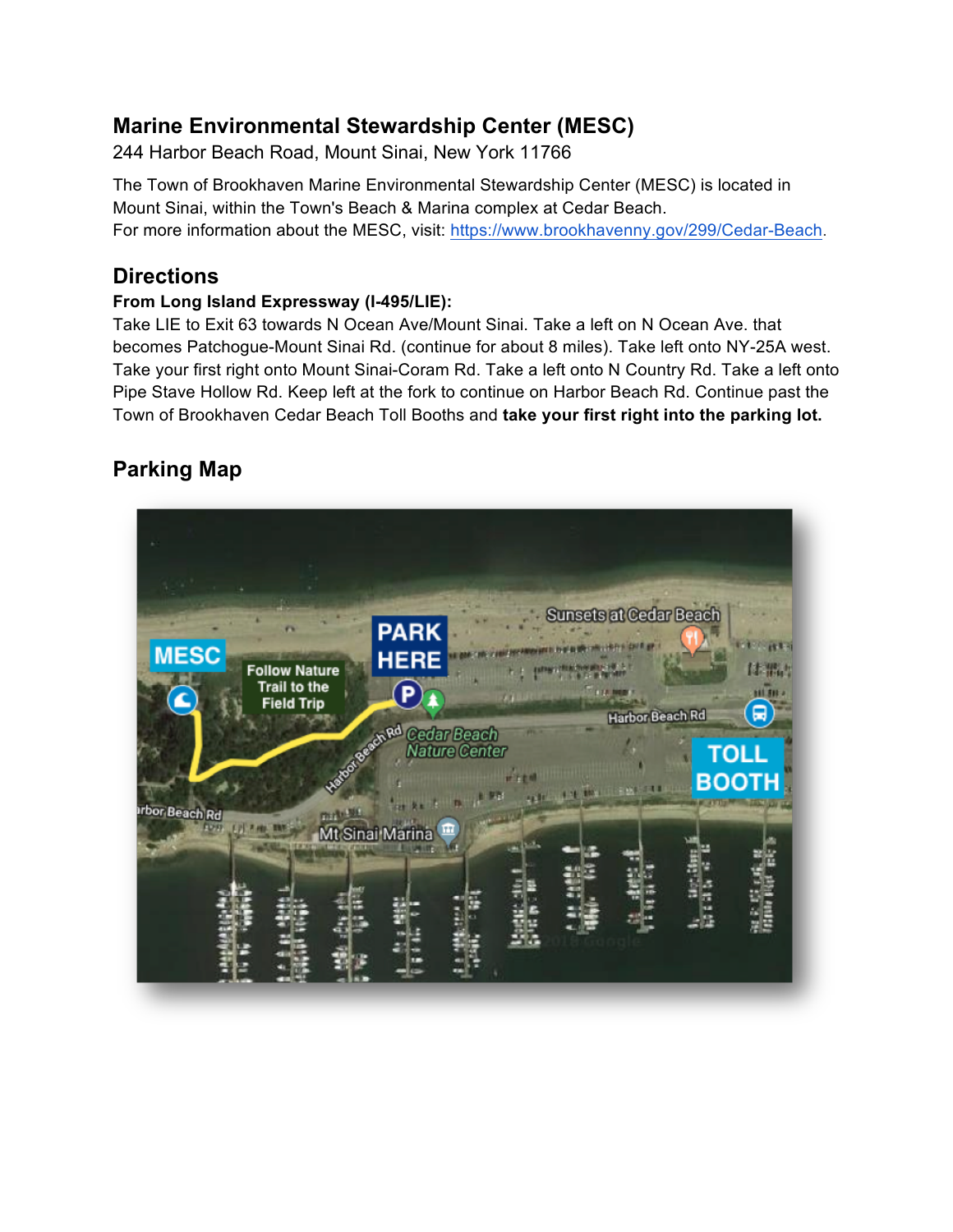# **Field Trip Stations**

Once you've arrived at the MESC, the class will be divided into 2 or 3 groups depending on the number of students and chaperones. Groups will rotate between three activity stations. Each activity station lasts approximately 45 minutes, and allows students to travel around the MESC and see all the different coastal habitats and activities that go on in the Mount Sinai Harbor and Long Island Sound ecosystems.

Review the following details and **select three (3) stations** you'd like included in your field trip. Please notify *education@coastalsteward.org* of your selection at least a week prior to your field trip in order for us to provide your students with a 'field guide' that aligns with the stations you've chosen. Note: Some stations will not be available if we're experiencing inclement weather**;** the requested station will be supplemented with a proxy in-door alternative.

1. **Harbor Seining and Marsh Exploration:** Students and/or educators, depending on age of students, will use seine nets to collect and identify marine organisms found in Mount Sinai Harbor. Students will have the opportunity to get their hands wet during this program**;** waders will be provided. While some students use waders to seine, others will use hand shovels and sieves to dig deeper into benthic marine life.

**Key Concepts:** Harbor ecology, tidal salt marsh function, tides, geographic orientation, food chains and webs, marine species identification, anatomy and morphology.

- **NYS P-12 Science Learning Standards**: P-LS1-1, 1-LS3-1, 3-LS2-1, 5-ESS2-1, MS-LS2-2
- 2. **Shellfish Hatchery Tour:** Visit the Town of Brookhaven Shellfish Facility and learn how shellfish are raised from seed and grow into adult shellfish, and how shellfish help improve and restore water quality in the harbor.

**Key Concepts:** Shellfish anatomy and function, reproduction and morphology, human use of marine resources, water quality, ecosystem engineers and services.

**NYS P-12 Science Learning Standards**: P-LS1-2, 1-LS1-2, 3-LS2-1, MS-LS1-5

3. **Water Quality Analysis:** Students will study the characteristics of water, including temperature, salinity, dissolved oxygen, turbidity, and other existing nutrients. Water is collected from the harbor, and we will compare it with water from the Long Island Sound and also freshwater to determine similarities and differences. Water chemistry and ocean acidification will also be introduced.

**Key Concepts:** Characteristics of water, water quality, data collection, geographic orientation, environmental conditions

**NYS P-12 Science Learning Standards**: K-PS1-1, 2-PS1-1, 3-ESS2-3, 5-PS1-3

4. **Plankton Microbiology** (Previous microscope experience **required**. Recommended for grades 4+): Take a closer look at the microscopic marine organisms! Learn about the different types of plankton that exist in the harbor, including phytoplankton, zooplankton, and juvenile marine organisms. Learn how plankton forms the foundation of the marine food web, but also is important to large marine mammals like whales, too! **Key Concepts:** Food chains and webs, producers and consumers, photosynthesis, microscopy.

**NYS P-12 Science Learning Standards**: 4-LS1-1, 5-PS1-1, 5-LS1-1, MS-LS1-6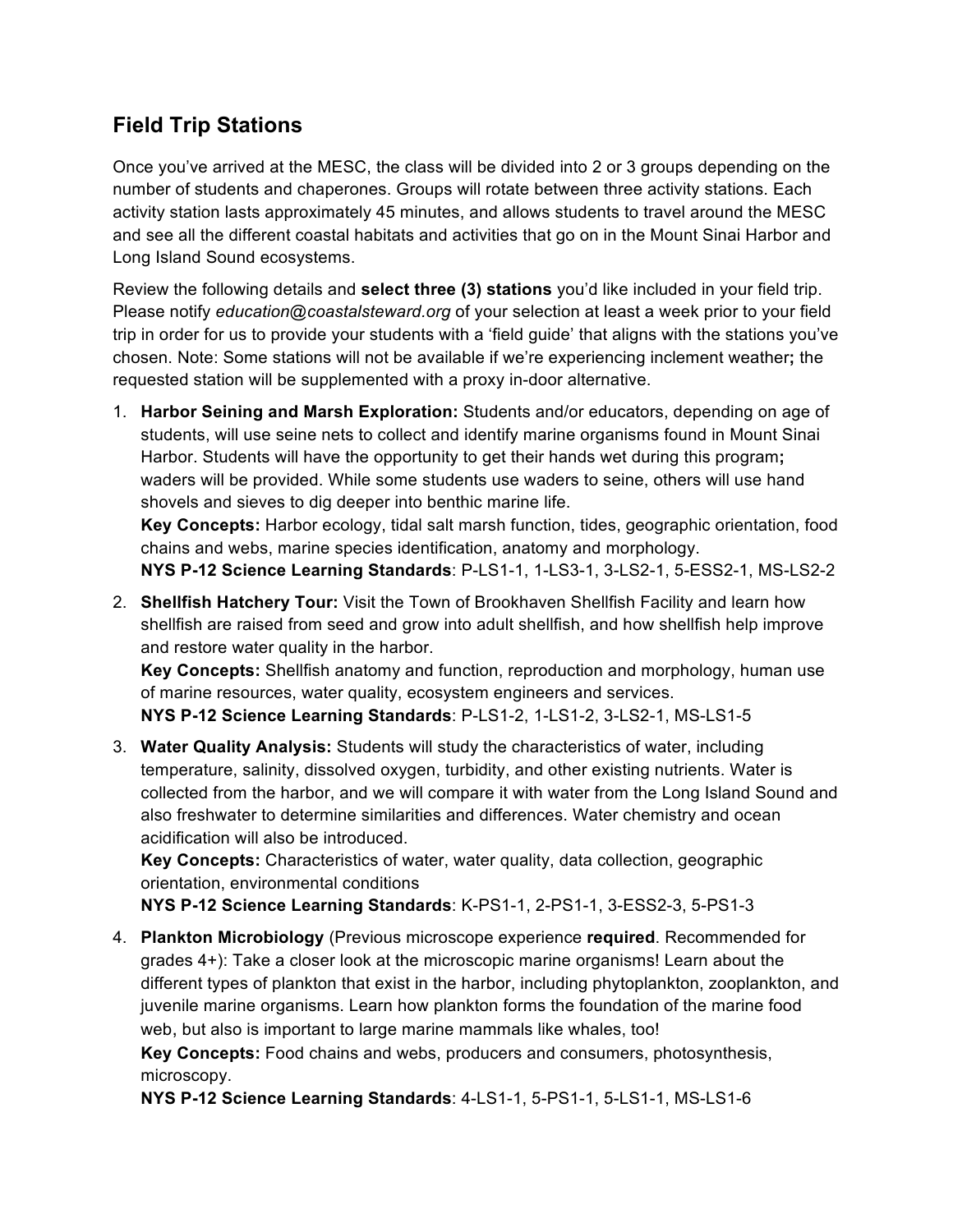5. **Shellfish Anatomy and Dissection** (Recommend for grades 4+): Learn about what's under the shell of an oyster and clam by getting an up-close look at the internal anatomy of a shellfish. These shelled organisms are known 'filter-feeders' due to their unique ability to remove and consume, or "filter", particles (mostly plankton) from the water column. Even though shellfish have very different processes than most other animals, they still have a mouth, heart, stomach, and muscles that function similar to humans.

**Key Concepts:** Shellfish internal anatomy, organ functionality, water quality, plankton, food chains and webs, prey & predator relationships.

**NYS P-12 Science Learning Standards**: 4-LS1-2, 5-PS1-1, MS-LS4-1

6. **Seashore Scavenger Hunt & Plastic Pollution:** Students will search Cedar Beach on the north side of the MESC to find both natural treasures and examples of marine debris and pollution that can be found on beaches. Provide check-list of items commonly found on the beach and learn about why and how it got there. Students will be introduced to the impacts of pollution on marine life and how recycling can help keep these items from entering our natural environments.

**Key Concepts:** beach ecology, coastal processes, waste management, recycling **NYS P-12 Science Learning Standards**: K-ESS3-3, 3-LS4-4, 5-ESS3-1, MS-LS2-5

7. **History of the Harbor:** Journey through the history of Mount Sinai Harbor, beginning with the glaciation that carved the shores of Long Island and that establish land available for habitation. Archeology is introduced to students and how we learn about the Native Americans that lived here for thousands of years before European settlers began keeping records. Students will compare the changes that have taken place since early 1600s settlement through modern-day.

**Key Concepts:** geological processes, human development, environmental engineering **NYS P-12 Science Learning Standards**: K-ESS3-2, 3-ESS3-1, 4-ES3-2, MS-ESS3-4

8. **Boardwalk Vegetation Exploration:** Take a stroll through the MESC Nature Walk to learn about the plants that can be found in coastal habitats and the traits of these coastal plants that help them survive. An introduction to the functions these plants provide to not only local land animals, but also to coastal resiliency. Students will take field notes by recording and drawing their observations.

**Key Concepts**: beach zonation, coastal processes, plant structure, adaptions **NYS P-12 Science Learning Standards**: 1-ESS1-2, 2-LS2-1, 5-LS1-1, MS-LS1-4

9. **Virtual Interactive Tour at MESC:** Discover Long Island marine life through indoor exhibits, such as interactive touch screens, simulated touch screen submarines, salt water aquariums with live native marine life, and more. Learn about the different habitats that are found around the MESC and record data observations.

**Key Concepts:** habitats, adaptions, geological processes, biodiversity **NYS P-12 Science Learning Standards**: P-LS1-2, 1-LS1-1, 3-LS3-2, 4-ESS3-1, MS-LS2-4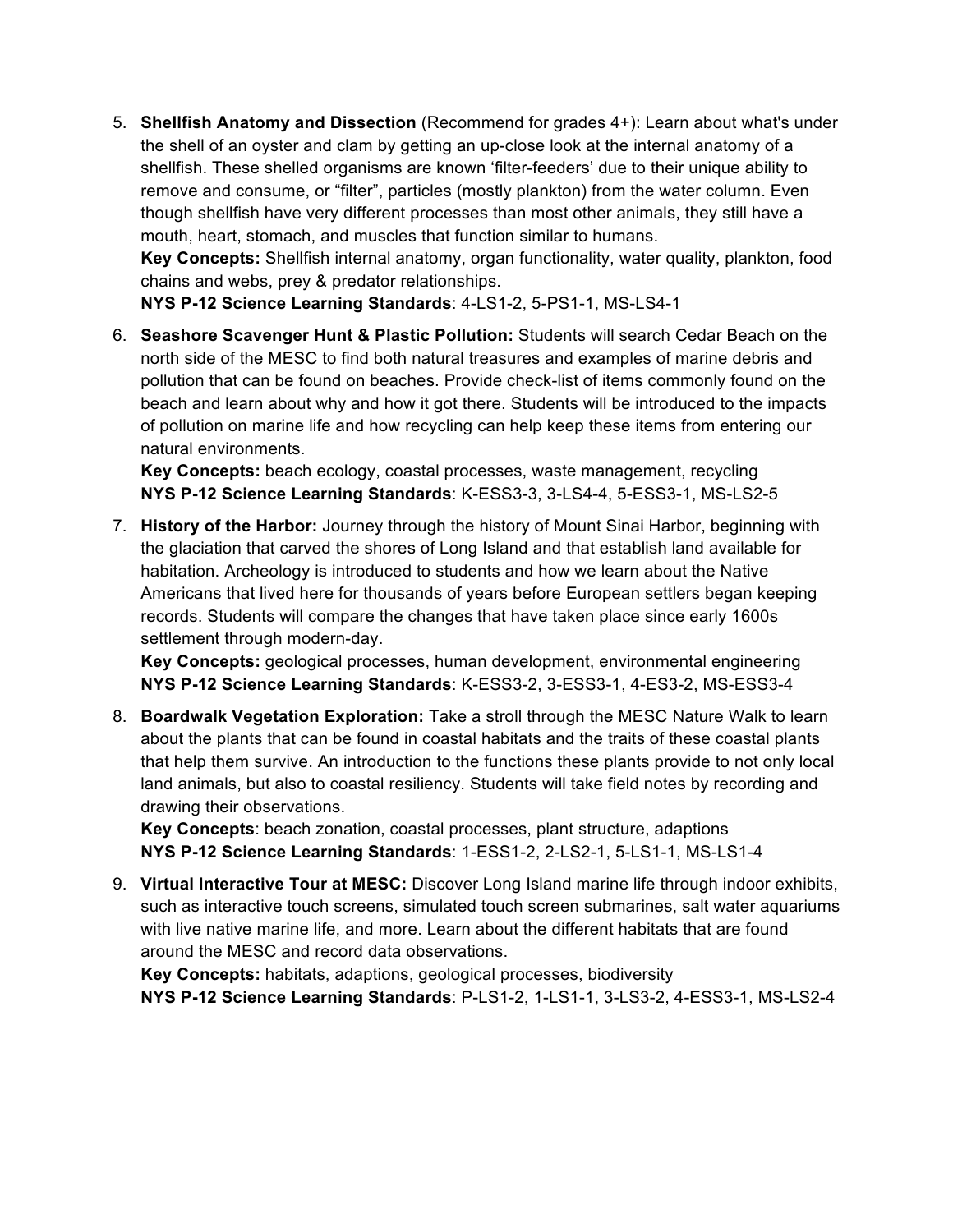# **Before Your Field Trip**

For the most productive experience at the MESC, use the enclosed lesson plans to introduce students to marine and coastal concepts that will prepare them for their upcoming field trip.

Lesson plans are designed using the 5E Instructional Model (Engage, Explore, Explain, Elaborate, and Evaluate) to provide students with multiple learning opportunities that encourage independent thinking, critical thinking skills, and problem solving techniques from experiential activities. The 5E model multi-stage approach enhances learners' capacity to work in teams, facilitate discussions, reflect on learning practices and create real-world associations and local connections.

Each lesson plan is broken into learning comprehension levels for varying age groups and subject proficiency designed for lower, intermediate and upper elementary. Lessons standards coordinate with the Next Generation Science Standards (NGSS). Read through the complete lesson plan to determine the appropriate comprehension level that will apply to your students.

Contact *education@coastalsteward.org* for more ways to help you adapt lesson plans to your needs and further incorporate marine topics into your classroom curriculum!

# **Assessments**

# **Introduction Survey**

Evaluate your students initial understanding of coastal and marine topics. This survey delineated our baseline information of prior knowledge and confidence in science skills. Grades P-2: Complete the survey as a class discussion and teacher records information. Grades 3-6: Each student completes a survey.

# **Pre-Field Trip Assessment**

At the completion of all five lesson plans and prior to visiting the MESC, deliver students the Pre-Field Trip Assessment. This questionnaire will assess the confidence in marine topics students have acquired from in-class lesson plan activities. Students will also be questioned on their expectations and ambitions for the field trip.

# **Post Field Trip Research Project**

After the class visits the MESC, students must choose a topic discussed on the field trip and further explore a research question they have about it. Depending on the comprehension level of the student, the research can be scaled to the appropriate age.

# **Educator Evaluation**

Conclude the program by evaluating the ease and effectiveness of incorporating lesson plans into your existing curriculum. Describe how students interpreted marine topics and real world connections that were presented throughout lessons. Provide feedback on how students were prepared for field trip and their response to activities at the MESC. Explain any opportunity to enhance and improve program to meet standards and students' learning goals.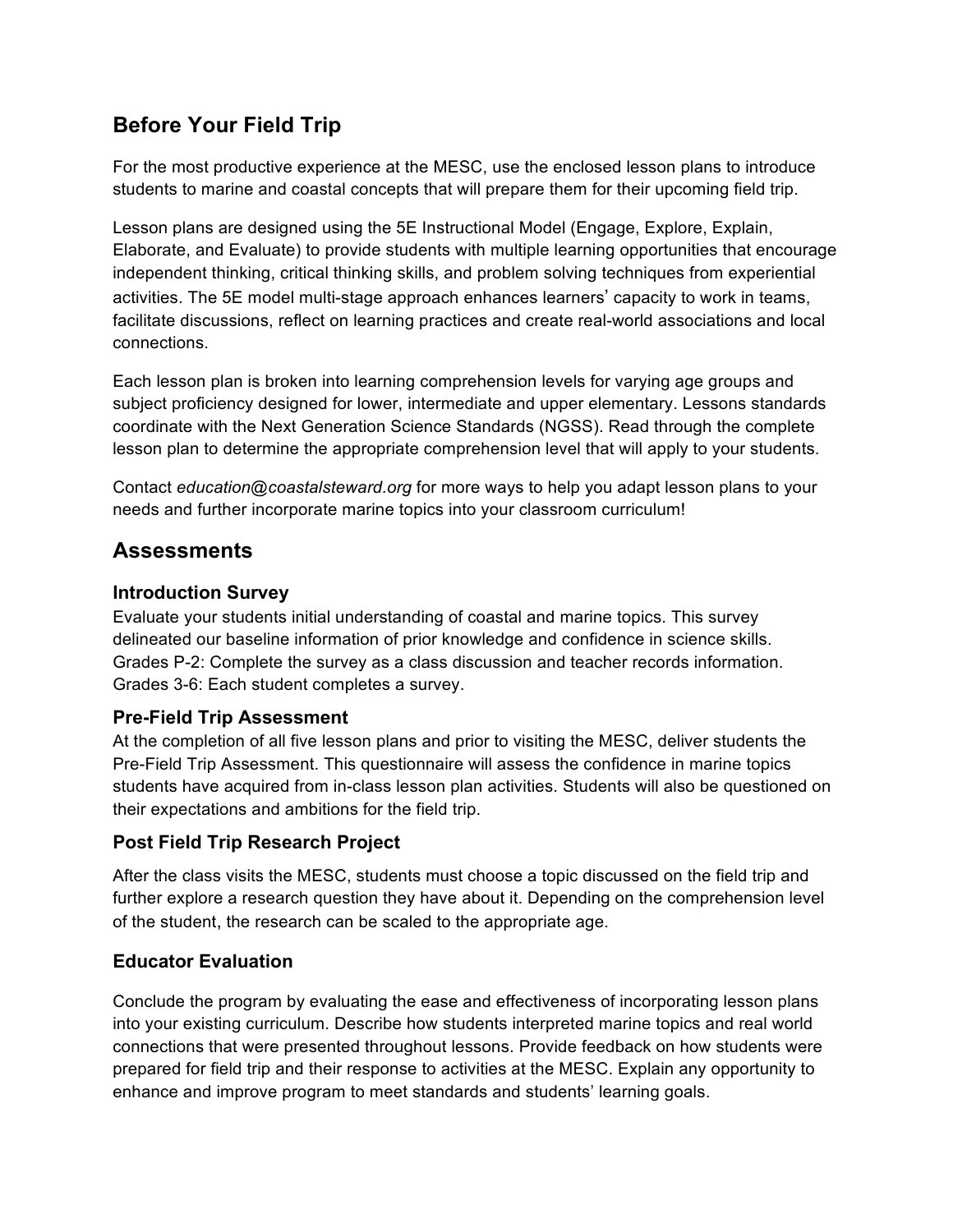**The following pages include a preview of the pre-visit lesson plans for you to go over with your students in the classroom. The lesson plans are meant to be completed before your field trip to the Marine Environmental Stewardship Center.**

**For a complete guide including all of the materials to complete the lessons below, please email us with a request to book a field trip at: education@coastalsteward.org.**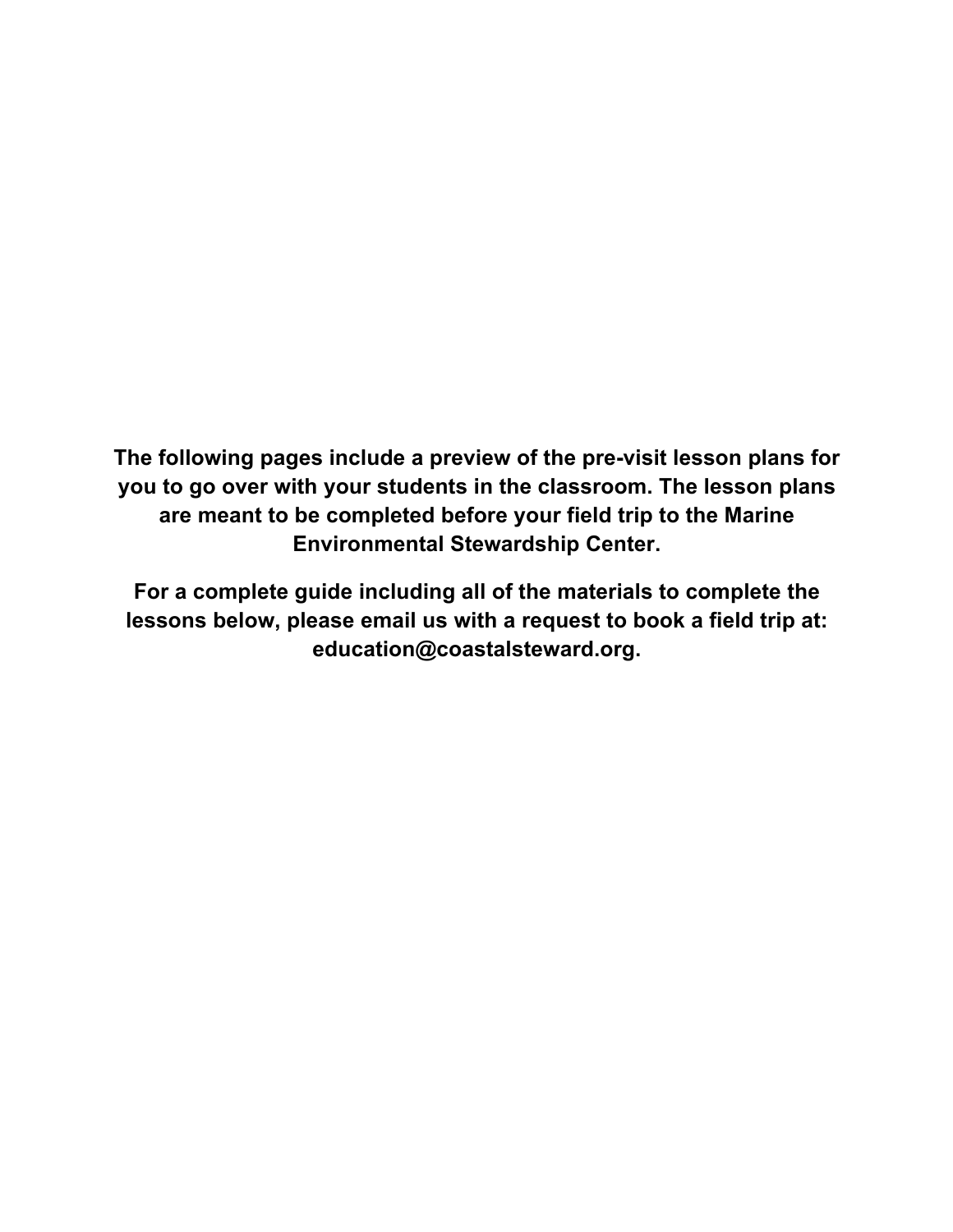# **Lesson 1**

Our Blue Planet

**OBJECTIVES:** Students become familiar with the amount of land and water found on Earth. Students will be introduced to the size of oceans in comparison to continents and identify different physical characteristics between fresh and saltwater.

**STANDARDS:** 2-ESS2-2, 2-ESS2-3, 4-ESS2-1, 5-ESS2-2, MS-PS1-8

## **LEARNING TARGET(S)/I CAN STATEMENT:**

- I can tell the difference between land and water (Grades P-K).
- I can understand the difference between salt and freshwater (Grades 1-3).
- I can perform test to tell the difference between salt and freshwater (Grades 4-6).

# **Lesson 2**

Marine Food Chains & Webs

# **OBJECTIVES:**

Students learn about the energy from the sun and every organism needs energy to sustain life. Students explore how the sun, plants, small animals up to the largest animals are dependent on each other.

## **STANDARDS:**

P-LS1-1, K-ESS3-1, 2-LS2-1, 5-LS2-1, MS-LS2-1

## **LEARNING TARGET(S)/I CAN STATEMENT:**

- (Grades P-K) I can understand plants get energy from the sun.
- (Grades 1-3) I can tell the difference between producers and consumers.
- (Grades 4-6) I can recognize the impact of human and natural changes on food webs.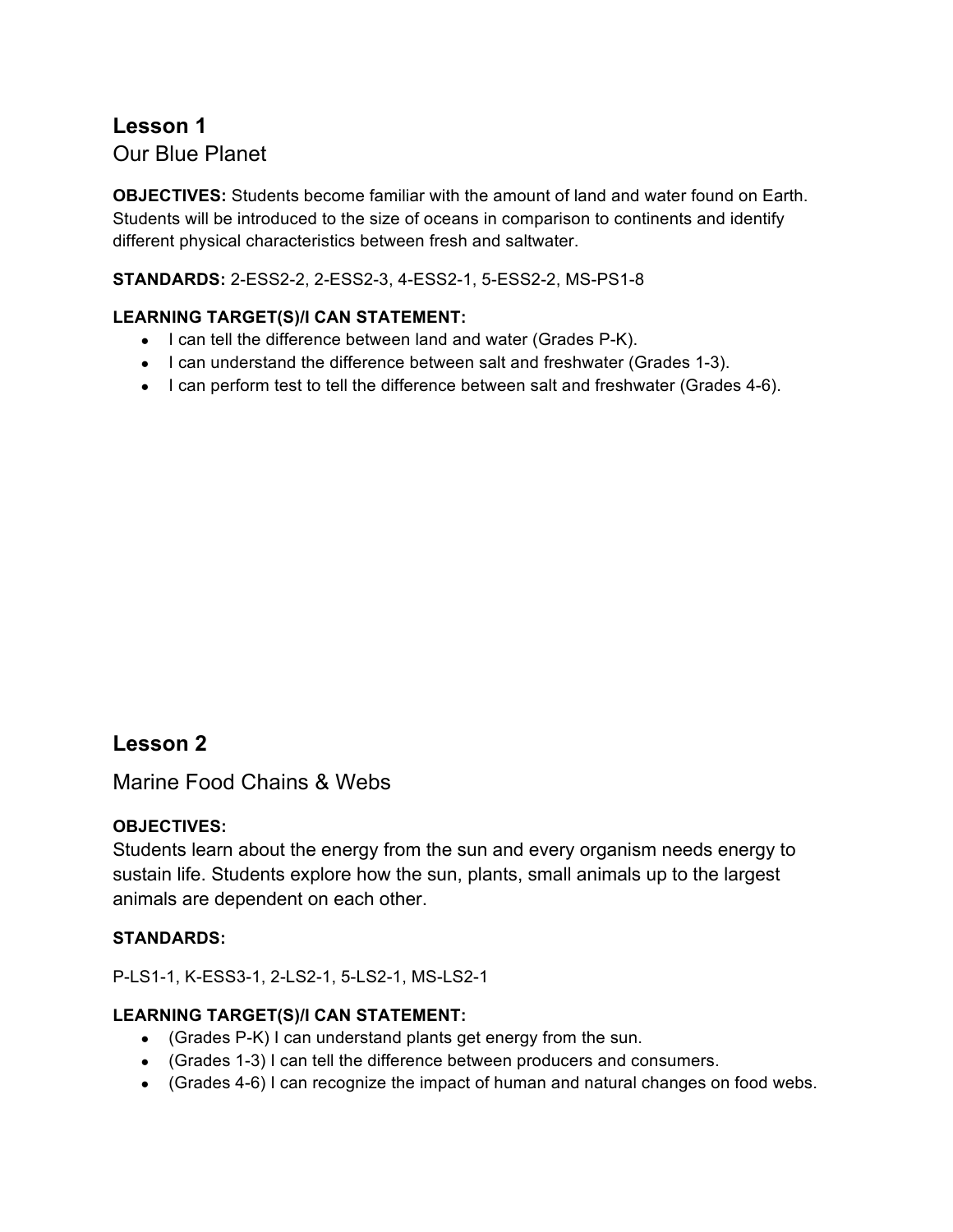# **Lesson 3**

# Ocean Life

**OBJECTIVES:** Introduction to local marine species and the idea that animals have to adapt to survive in varying habitats. Different fish species have different appearances and the function of their outside body parts can tell us a lot about a species such as where it lives, how it finds food, and protects itself from predators. Introduction to human behavior impact on environment.

## **STANDARDS:**

P-LS1-2, 2-LS4-1, 3-LS3-2, 3-LS4-3, 4-LS1-1, MS-LS2-2

## **LEARNING TARGET(S)/I CAN STATEMENT:**

- (Grades P-K) I can tell plants and animals have different parts to help them survive.
- (Grades 1-3) I can understand plants and animals interact and rely on each other.
- (Grades 4-6) I can explain why habitats impacts organisms structures and functions.

# **Lesson 4**

## Pollution Solutions

**OBJECTIVES:** Students identify types of waste and the impacts pollution has on the marine environment. Students design and communicate solutions.

#### **STANDARDS:**

#### K-ESS3-3, 1-LS1-1, 3-LS4-4, 4-ESS3-2, MS-LS2-5

#### **LEARNING TARGET(S)/I CAN STATEMENT:**

- (Grades P-K) I can understand humans create waste and pollution.
- (Grades 1-3) I can recognize the impact of pollution on the environment.
- (Grades  $4-6$ ) I can make decisions to help protect the environment from pollution.